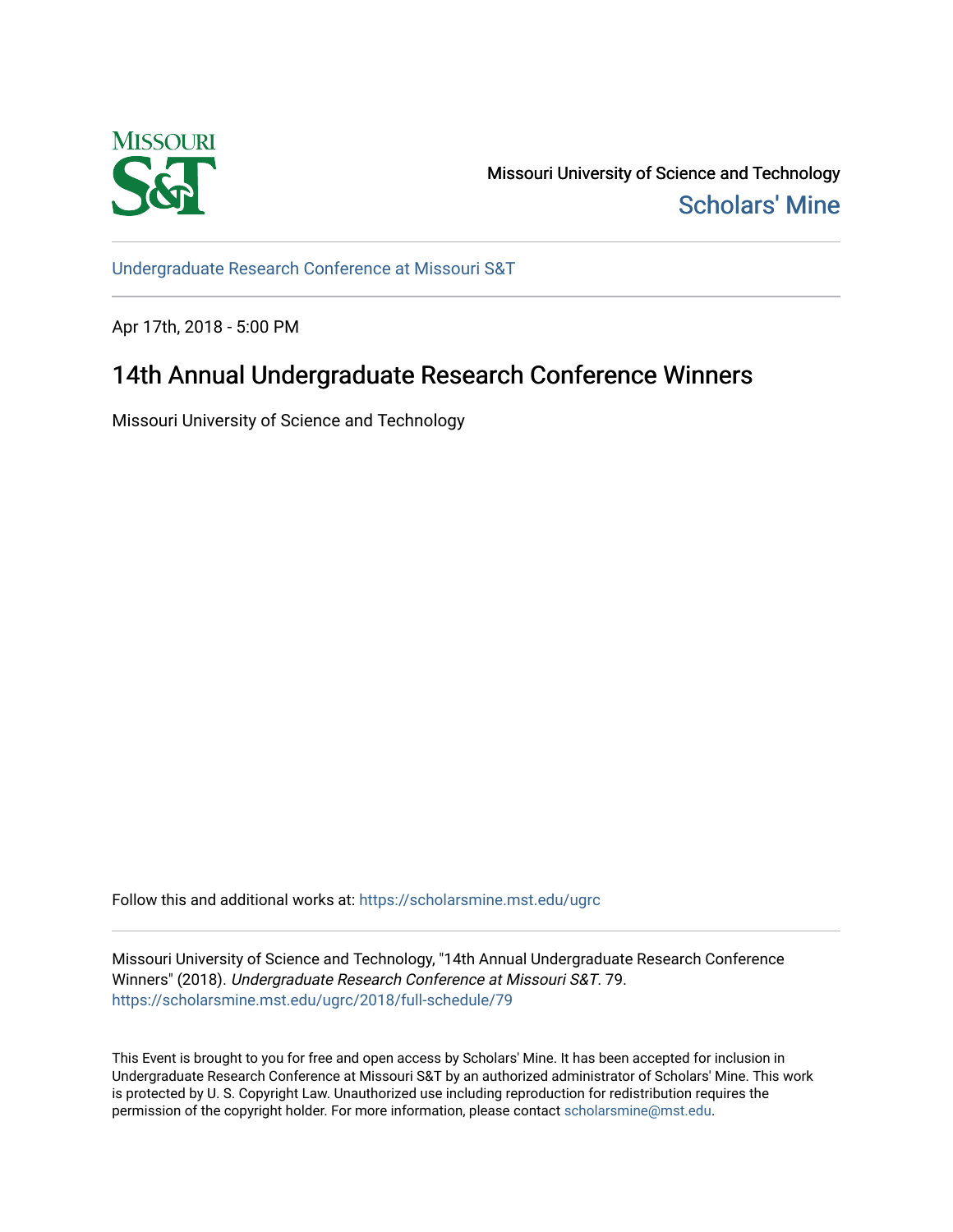## **S&T announces Undergraduate Research Conference winners**

Nineteen students in eight categories received recognition and cash awards as winners of the 14th annual Undergraduate Research Conference at Missouri S&T. The conference featured oral and poster exhibitions that represented work from students in nearly every major at Missouri S&T. First-place winners were awarded a cash prize of \$500. Second- and third-place finishers received \$250 and \$100, respectively.

During the conference, which was held in late April, over 100 Missouri S&T students presented their current research projects to the public. To view the complete list of students who participated along with their research abstracts, visit academicsupport.mst.edu/experientiallearning/ugrc.

The following students won poster presentation awards.

Arts and humanities poster session:

First place – Arthur Schneider, a junior in history from Hermann, Missouri, for research titled "Mapping Slave Uprisings Across the Eighteenth-Century British Atlantic." The research advisor is Dr. Justin Pope, assistant professor of history and political science.

Second place – Randy Greeves, a junior in history from Oologah, Oklahoma, for research titled "American Friends Service Committee In France During World War II." The research advisor is Dr. Shannon Fogg, chair and professor of history and political science.

Third place – Emily Beahm, a sophomore in biological sciences from Kansas City, Missouri, for research titled "It's not easy being green: The presence of greenwashing in commercial advertisements." The research advisor is Dr. Terry Robertson, associate teaching professor of arts, languages and philosophy.

Engineering poster session:

First place – Dalal Abduljaleel, a senior in biological sciences from Rolla, Missouri, for research titled "Corneal Abrasion Project." The research advisors are Dr. Delbert Day, Curators' Distinguished Professor emeritus of materials science and engineering, and Richard Watters, research lab supervisor for the Center for Biomedical Research.

Second place – Elizabeth Matejka, a senior in chemical engineering from St. Charles, Missouri, for research titled "Spreadsheet-Based Simulator of a Flash Drum." The research advisor is Dr. Joontaek Park, assistant professor of chemical and biochemical engineering.

Third place – Jonathan Kuchem, a senior in civil engineering from Augusta, Missouri, for research titled "Mechanical Properties of Steel Fiber Reinforced Concrete Made With Recycled Materials." The research advisor is Dr. Nicolas Libre, assistant teaching professor of civil, architectural and environmental engineering.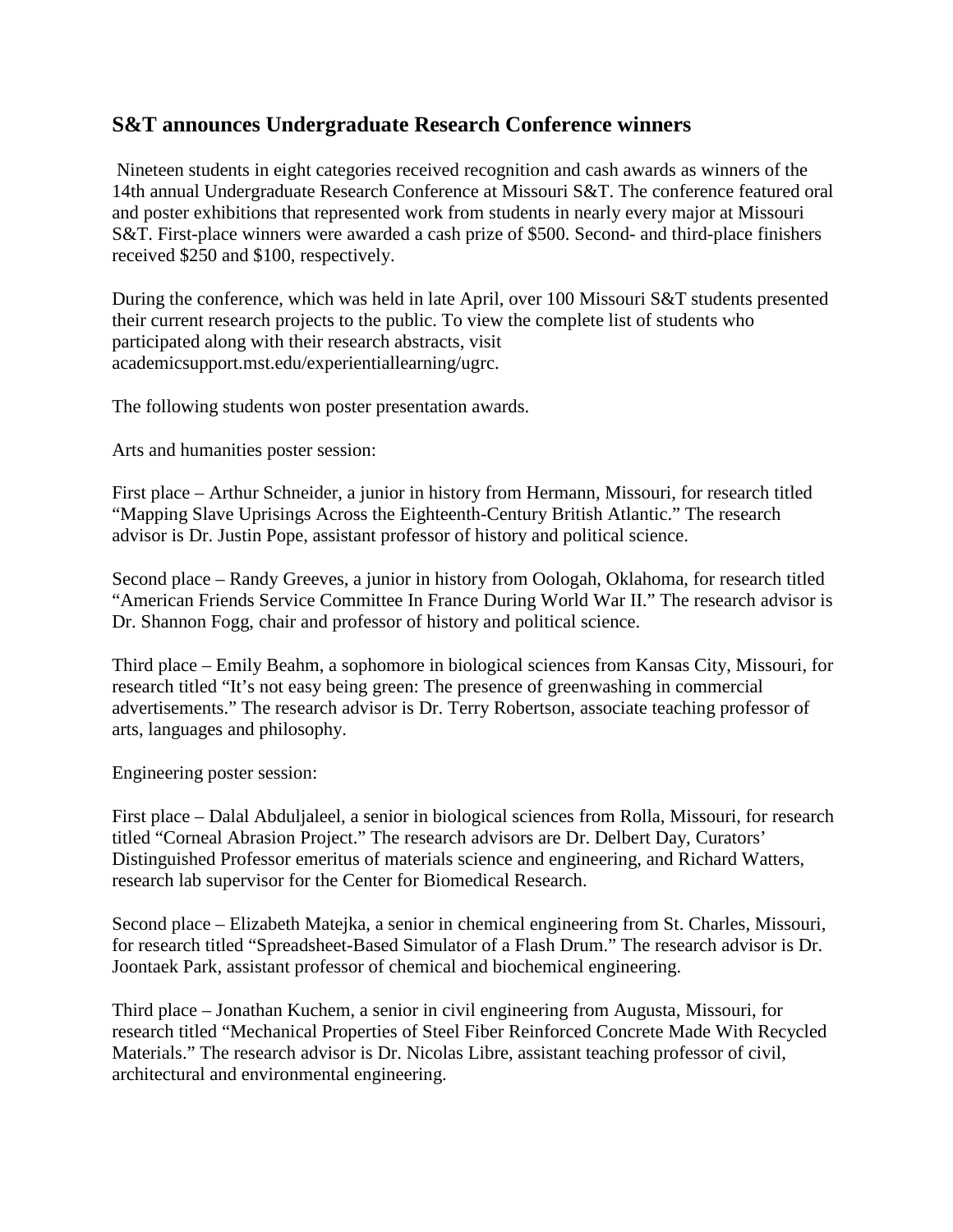Research poster session:

First place – Kaelyn Kacirek, a junior in engineering management from Kansas City, Missouri, for research titled "The Famous Melodies Task: Design, development, and use in studies of category knowledge." The research advisor is Dr. Amy Belfi, assistant professor of psychological science.

Sciences poster session:

First place – Madeline Hines, senior in chemistry from Rolla, Missouri, for research titled "Regulation of Actomyosin Ring Formation during Cytokinesis by Iqg1 and Phosphorylation." The research advisor is Dr. Katie Shannon, associate teaching professor of biological sciences.

Second place – Heather Hingst, a junior in geology and geophysics from Hermann, Missouri, for research titled "A preliminary study of The Great Valley Microsite: collection and analysis of a microvertebrate fossil assemblage in the Hell Creek Formation of Eastern Montana." The research advisor is Dr. Francisca Oboh-Ikuenobe, professor of geology and geophysics.

Third place – Osvaldino Contreiras, a senior in geology and geophysics from Luanda, Angola, for research titled "The Origin of Pennsylvanian Magnetic Shale from the Viper Pit Mine, Illinois." The research advisors are Dr. Marek Locmelis, assistant professor; Dr. David Wronkiewicz, associate professor; and Dr. Kelly Liu, professor; all in geosciences and geological and petroleum engineering.

Social science poster session:

First place – Alexandra Emily, a senior in applied mathematics and economics from Hillsboro, Missouri, for research titled "Bitcoin: A Study in Price Development and Volatility." The research advisor is Dr. Ana Ichim, assistant professor of economics.

Second place – Sara Johnson, a sophomore in psychological science from St. Louis, for research titled "Project Title Predictors of Freshmen Engineering Students' Report of Cheating." The research advisor is Dr. Amber Henslee, associate professor of psychological science.

Third place – Cooper Broman, a sophomore in information science and technology from Festus, Missouri, for research titled "The Impact of Monetary Gains and Losses on Cybersecurity Behavior." The research advisor is Dr. Fiona Nah, professor of business and information technology.

The following students won oral presentation awards.

Arts and humanities oral presentation:

First place – Donald Morard, a junior in history from Fulton, Missouri, for research titled "The Russian Revolution: A hundred years of Historiography." The research advisor is Dr. Shannon Fogg, chair and professor of history and political science.